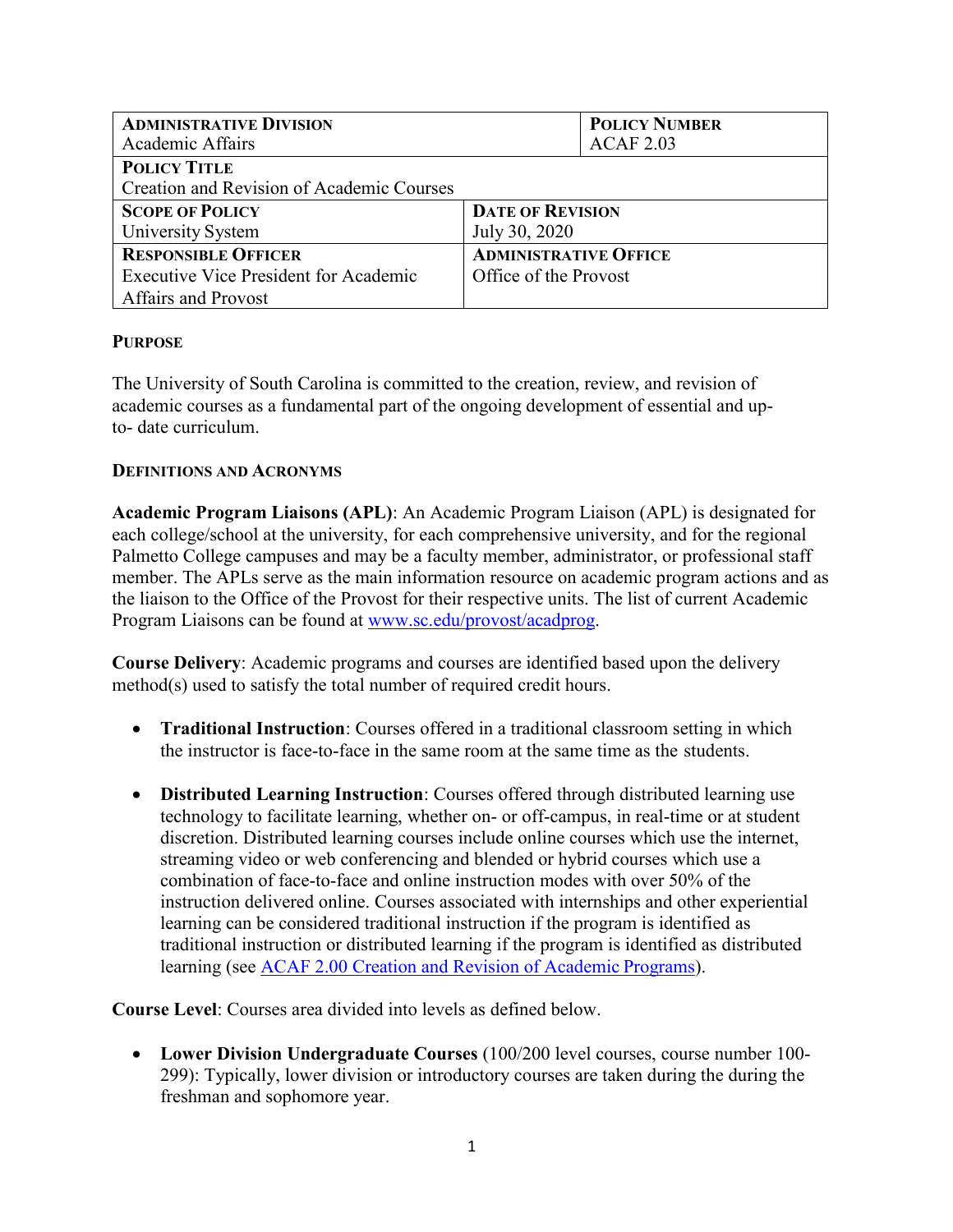- **Upper Division Undergraduate Courses** (300/400 level courses, course number 300- 499): Typically, upper division undergraduate courses are more advanced and are taken during the sophomore, junior and senior years.
- **Mixed**/**Advanced Undergraduate/Entry Level Graduate Courses** (500/600 level courses, course number 500-699): These may be taken by advanced undergraduates or graduate students unless prohibited by specific campus regulations. Graduate students are expected to perform at a higher level with additional graduate level requirements.
- **Graduate Courses** (700 level and above): These courses are normally restricted to graduate students. Undergraduate students may only enroll in these coursesthrough the special permission processes managed by the Graduate School.
- **Professional Degree Courses**: These are courses required as part of the professional degree curriculum taught in the professional schools. Only students who have been admitted into the professional school may enroll in these courses.

**Course Number:** A course number is a three-digit numeric code that signifies course level. Course numbers may not be reused for a period of seven (7) years.

**Course Schedule Type**: Schedule types are intended to reflect the nature of activities required of students, the relationship between students and their instructors, and the settings required to deliver the content of an instructional offering. Course schedule types include the following: Lecture, Seminar, Lab, Lab/Clinical, Lecture/Lab, Lecture/Lab/Clinical, Studio, Studio PE Course, Practicum, Private Instruction, Internship / Cooperative, Field Study, Independent Study, Practice Teaching, Thesis, Dissertation.

**Course Subject**: Course Subject is a four-letter designator maintained by an authorized academic unit. Academic units are required to approve course subjects and changes to course subjects through the course creation and revision process in the electronic curriculum processing system.

**Credit**: The university adheres to the IPEDS definition of a credit hour as "a unit of measure representing the equivalent of an hour (50 minutes) of instruction per week over the entire term." Therefore, each single course credit requires a minimum of 700 minutes of continuous and ongoing instructional time. A minimum of one calendar week of instruction with a cumulative total of at least 700 minutes is required for each credit offered. This time excludes breaks and final exams. When a course is created, it is identified as either a fixed credit course or a variable credit course:

- **Fixed Credit**: Course in which it may only be taken for the allotted number of credit hours posted (e.g., 3 credit hours).
- **Variable Credit**: Course which may be taken for a range of credit hours as indicated (e.g., 1-6 credit hours).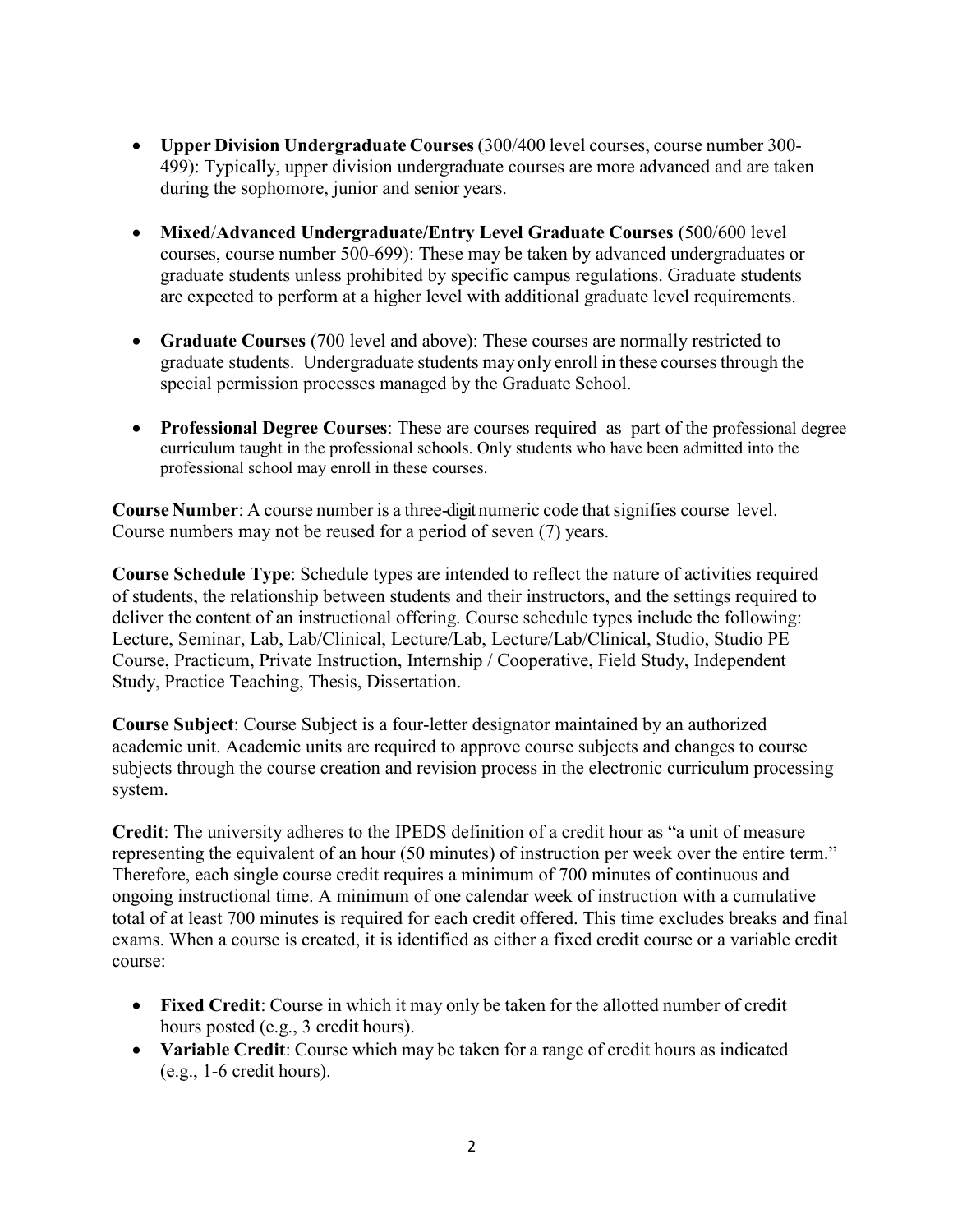**Zero Credit Courses**: With appropriate justification, a course may be listed as a zerocredit course. Zero credit courses are typically used for select professional development, internship, and performance courses. Once a student has taken a variable credit course for zero credit, s/he cannot subsequently enroll in the course for more than zero credit.

**Cross-Listed Course**: A cross-listed course is a course that is offered under more than one course subject and is not appropriate for courses with the same course subject. Once a cross-listed course is approved, the courses are viewed as equivalent and identical and should ideally be able to be taken interchangeably within degree programs which require the course.

**Delivery Location**: Academic programs and courses are also identified based upon the delivery location(s) or site used to offer the total number of required credit hours.

- On-campus: Courses offered on the geographic site of the home campus.
- Off-campus: Courses offered at locations geographically apart from the home campus. Internships and other experiential learning courses are not considered offcampus courses.
- Blended Location of Instruction: Courses may be considered "blended location" if more than one delivery location is used.

**Instructor of Record**: The instructor of record is the faculty/instructor/adjunct listed in Banner as the instructor for the course. (See also [ACAF 1.19 Instructor of Record](http://www.sc.edu/policies/ppm/acaf119.pdf) and [ACAF 1.20](http://www.sc.edu/policies/ppm/acaf120.pdf) [Credential Verification for Instructors of Record.](http://www.sc.edu/policies/ppm/acaf120.pdf))

**Learning Outcomes**: Learning outcomes are statements that describe significant and essential learning that learners have achieved, and can reliably demonstrate at the end of a course or program. Learning outcomes identify what the learner will know and be able to do by the end of a course or program. Learning outcomes must be phrased with action verbs that identify quantifiable or measurable actions. Learning outcomes for the Carolina Core courses must include the approved learning outcomes indicated on the Carolina Core website.

**Meets with Course**: Courses that are not linked through a formal cross-listing are occasionally scheduled to meet concurrently.

**Course Syllabi**: The syllabus is the single most important instrument of structure in a course. It outlines what is to be learned, how learning will occur, and how learning will be evaluated. The syllabus establishes the standards, and sets the tone, for a course. All undergraduate and graduate courses must have a course syllabus.

# **POLICY**

Academic courses form the foundation of the University of South Carolina's graduate, professional and undergraduate curricula. Courses are taught throughout the university at a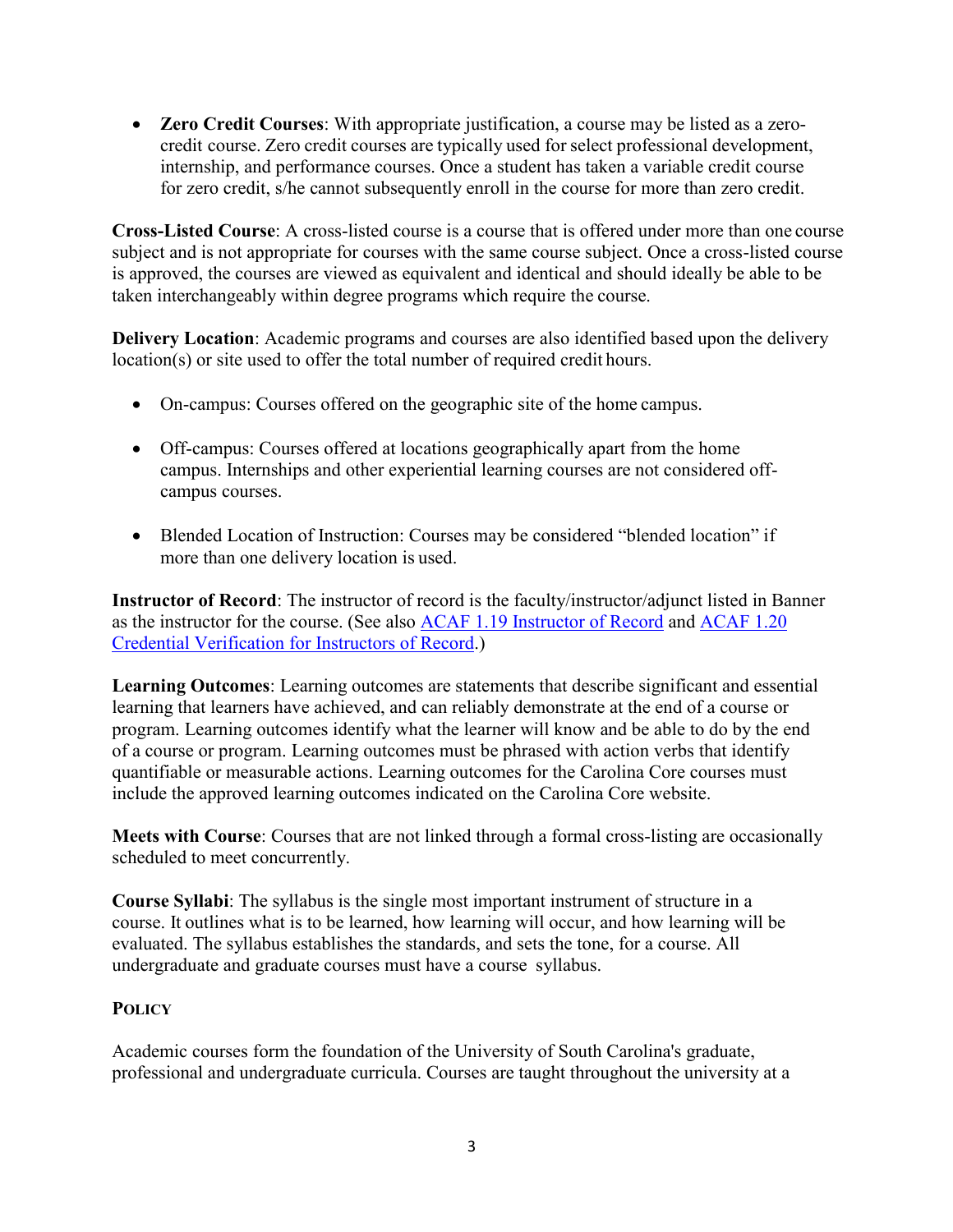range of levels and can be either credit bearing or noncredit bearing. This policy applies to credit bearing courses only. Noncredit bearing courses are governed by policy [ACAF 1.71](http://www.sc.edu/policies/ppm/acaf171.pdf) [Noncredit Certificate Programs.](http://www.sc.edu/policies/ppm/acaf171.pdf)

Course actions on all campuses including the creation, revision and elimination of graduate and undergraduate courses must be approved at appropriate levels of curriculum responsibility within the university as outlined in this policy prior to advertisement or insertion into the respective *Academic Bulletin.*

- A. Distributed Learning Instruction
	- 1. Courses for which fifty percent or more of the learning activities are online or facilitated through technology require Distributed Education Delivery (DED)approval.
	- 2. Courses for which less than fifty percent of the learning activities are online or facilitated through technology do not require DED approval.
- B. Cross-listed Courses

Cross-listed courses must have the exact same criteria as listed below:

- 1. Course Number (if possible; at minimum the course numbers for the cross-listed courses must have be at the same level, i.e., lower division, upper division, mixed, graduate)
- 2. Title
- 3. Course Description
- 4. Pre-requisites and Co-requisites
- *5.* Catalog Restrictions *(e.g., by student level or program)*
- 6. Carolina Core or GLD designations (if applicable)
- *7.* Grade Mode *(i.e., letter grade or pass/fail)*
- *8.* Schedule Type *(e.g., lecture, lab, seminar)*
	- a. Cross-listed courses may have different course delivery and location.
- C. Meets with Courses
	- 1. Courses should not be scheduled to meet with those at a lower/higher level (e.g. 400/700 courses).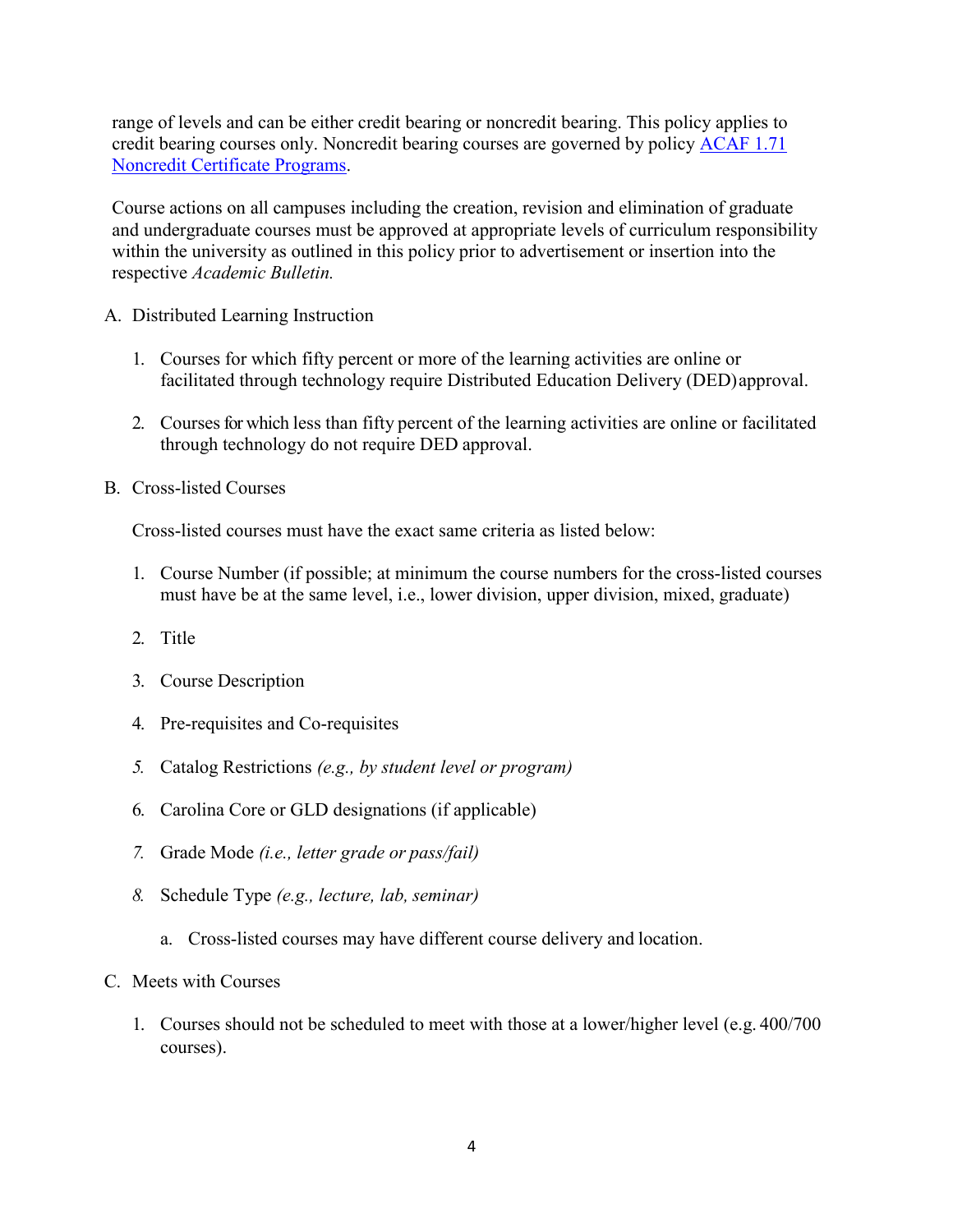- 2. Courses scheduled to meet concurrently should be at the same course level or adjacent course levels (e.g., lower and upper division undergraduate, upper division undergraduate and mixed, mixed and graduate).
- 3. If the higher course level includes graduate credit, the course syllabi must satisfy the assignment and grading requirements of mixed level courses.
- D. Mixed Level (Advanced Undergraduate/Entry) Level Graduate Course:

Course syllabi must specify how the requirements for the course are quantitatively and qualitatively different for undergraduate and graduate credit. Requirements for graduate credit must reflect additional depth and rigor relative to requirements for undergraduate credit. Failure to complete the differential requirements for graduate credit should result in at least one letter grade deficit for the course.

E. Course Syllabus

All undergraduate and graduate courses must have a course syllabus that includes the following:

- 1. Course title (including course subject designator and number)
- 2. Instructor name and relevant contact information
- 3. Final Exam day and time, as appropriate (from Office of the Registrar'swebsite)
- 4. Class meeting days, times, and location, or equivalent
- 5. Undergraduate or Graduate Bulletin course description
- 6. Course learning outcomes
- 7. Required text(s) and/or suggested readings, as appropriate
- 8. Course requirements and grading
	- a. Assignments, projects, quizzes, and/or exams with brief descriptions of expectations with points/weights assigned to each activity.
	- b. Courses at the Mixed/Advanced Undergraduate/Entry Level Graduate Courses (500/600--level) must include separate grading schemes for undergraduate and graduate credit and one or more assignments for graduate credit that are clearly differentiated from undergraduate assignments
	- c. Grading scheme and weights including what a student must do to receive a grade of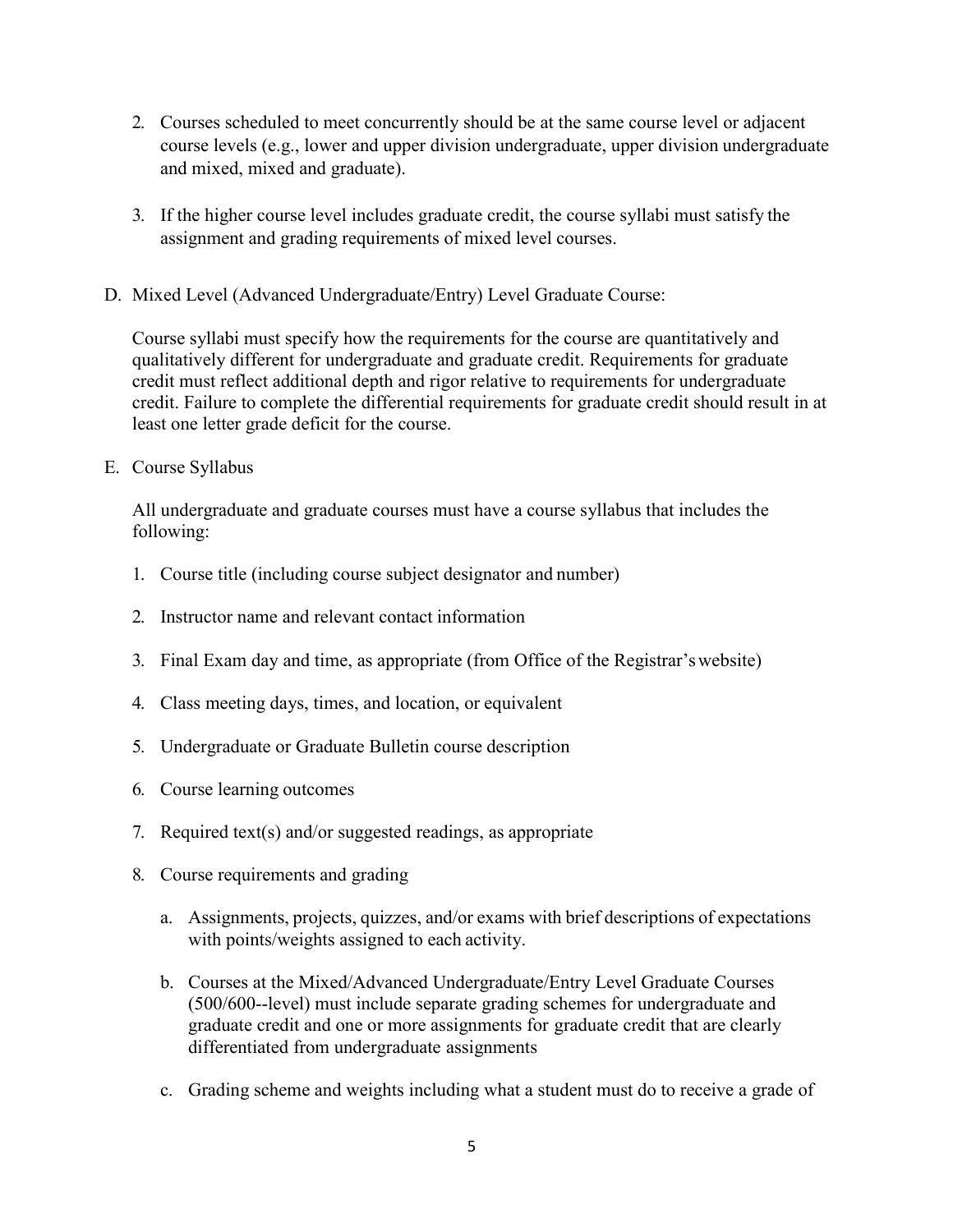A through F for a letter grade-based course, or an S or U, or a T or U, as appropriate for a non-letter grade course.

- 9. Topical outline of content to be covered, including a time allocation framework (e.g., week 1, week 2, etc. to include 14 weeks for a standard academic year course session). The time allocation framework will be adjusted for other term lengths accordingly, consistent with course credit hours as defined in section III D.
- 10. For Distributed Learning Courses, the syllabus is expected to articulate a schedule for course topics and activities that demonstrates students will be expected to expend total time and effort consistent with course credit hours as defined above. The Committee on Instructional Development shall maintain and administer guidelines for such courses.
- 11. Statement regarding academic integrity, honorable behavior and/or the Carolinian Creed (or excerpt thereof). Additional information may be found at the Office of Academic Integrity website [\(www.sa.sc.edu/academicintegrity/\)](http://www.sa.sc.edu/academicintegrity/). Sample syllabi statements may be found on the Center for Teaching Excellence website: [https://www.sc.edu/about/offices\\_and\\_divisions/cte/teaching\\_resources/syllabus\\_templates/](https://www.sc.edu/about/offices_and_divisions/cte/teaching_resources/syllabus_templates/syllabus_statement_examples/index.php) syllabus statement examples/index.php
- 12. Course attendance policy consistent with the expectations stated in the respective *Academic Bulletin*.
- 13. Statement regarding disability services. Additional information may be found at the Student Disability Resource Center website: [www.sa.sc.edu/sds/](http://www.sa.sc.edu/sds/) and in policy [STAF](http://www.sc.edu/policies/ppm/staf602.pdf) [6.02 Support Services and Accommodations for Students with Diagnosed Disabilities.](http://www.sc.edu/policies/ppm/staf602.pdf) Sample syllabi statements may be found on the Center for Teaching Excellence website[:](https://www.sc.edu/about/offices_and_divisions/cte/teaching_resources/syllabus_templates/syllabus_statement_examples/index.php) [https://www.sc.edu/about/offices\\_and\\_divisions/cte/teaching\\_resources/syllabus\\_template](https://www.sc.edu/about/offices_and_divisions/cte/teaching_resources/syllabus_templates/syllabus_statement_examples/index.php) s/syllabus statement examples/index.php

# **PROCEDURES**

A. Faculty Oversight

The faculty of the university has legislative authority over matters pertaining to the curriculum at the institution where they serve. Faculty governance bodies at each institution shall review all requests to create, revise, or eliminate graduate and undergraduate courses to ensure that all offerings meet the academic expectations of the university. Course actions should also be reviewed to ensure that courses are not unnecessarily duplicated within each campus and are appropriate to the department requesting the course.

B. Institution and Unit Oversight

The deans of the colleges and schools at the Columbia campus, the campus deans at the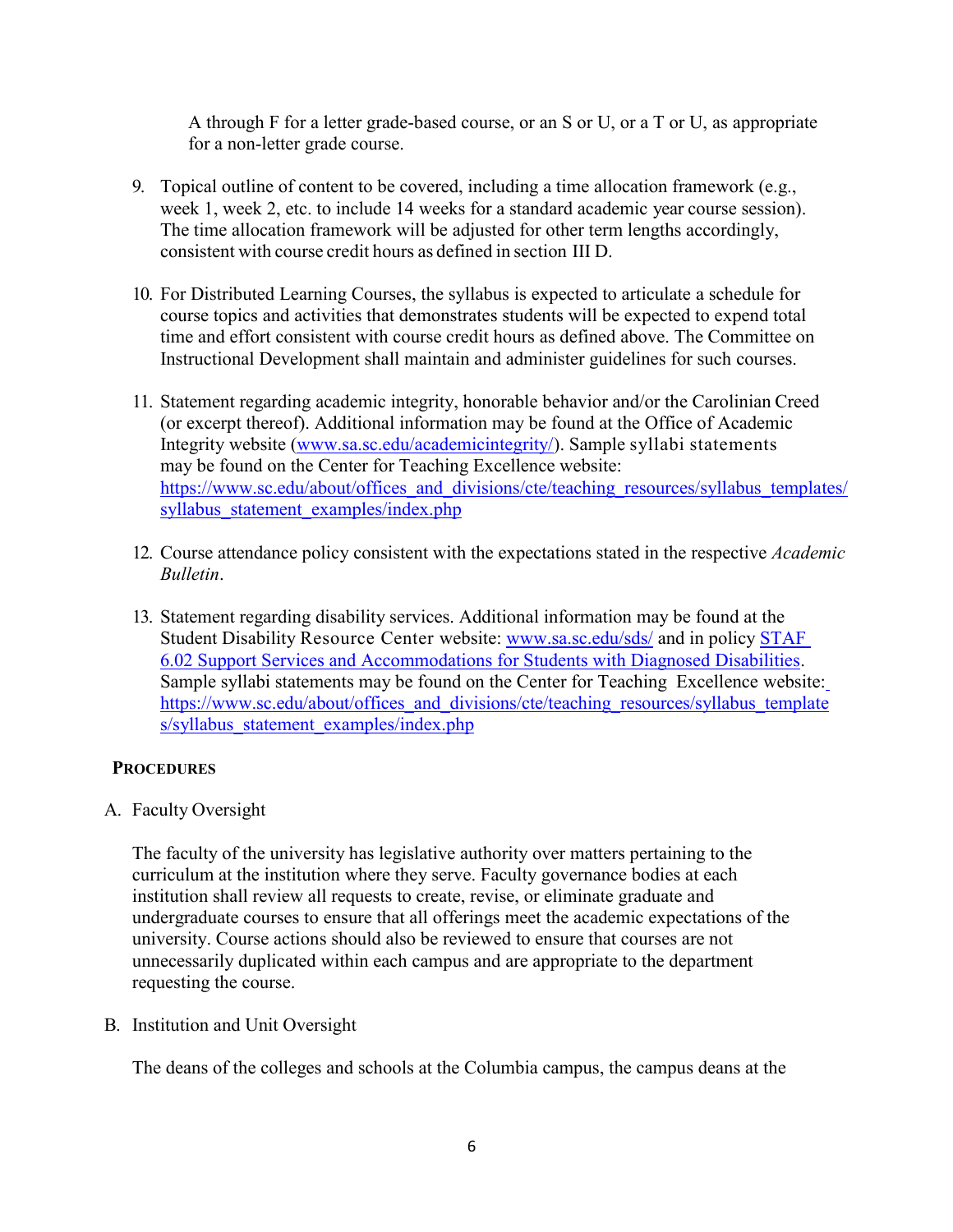regional Palmetto College campuses, and the chief academic affairs officers at the comprehensive universities are responsible for implementing this policy and maintaining unit- and institution-level compliance with CHE and SACSCOC regulations.

Within units, the unit head is responsible for ensuring that programs meet the academic expectations of the university and are assessed annually, including monitoring program offerings using specific delivery methods and/or locations.

- C. Faculty Governance
	- 1. Initiation of Course Actions and Unit Approval
		- a. Course actions will begin in a department or unit of acampus, college or school. The proponent of a course action should consult the unit Academic Program Liaison (APL) early in this process.
		- b. If a course action has the potential to impact the curriculum offering of other units or campuses, then the proponent is responsible for procuring concurrence from such units or campuses.
		- c. Proposals for course actions shall be approved and so documented by the appropriate unit-level curriculum committees.
		- d. The proponent of the course action shall submit the proposal in the electronic curriculum approval system after the above approvals have beenobtained.
		- e. Courses may be cross-listed only with other courses at the same level (see policy section B). Course actions involving cross-listed courses shall be submitted as follows.
			- i. If both sides of the cross-listing are new courses, each unit shall introduce their own course, indicating cross-listing with the other.
			- ii. If one course is new, and the other already exists, the unit introducing the new course shall include a statement of concurrence from the unit with the existing course. After approval, the Office of the Registrar shall edit the existing course's course description to reflect the new or changed cross-listing.
			- iii. If all courses in a cross-listing are existing courses, one of the units shall submit the course action, indicating all other courses with which the course is crosslisted. All other units shall provide to the initiating unit statements of concurrence, indicating all other courses with which the initiated course is cross-listed. After approval, the Office of the Registrar shall edit the course descriptions of the concurring unit's courses to reflect the new or changed cross- listing.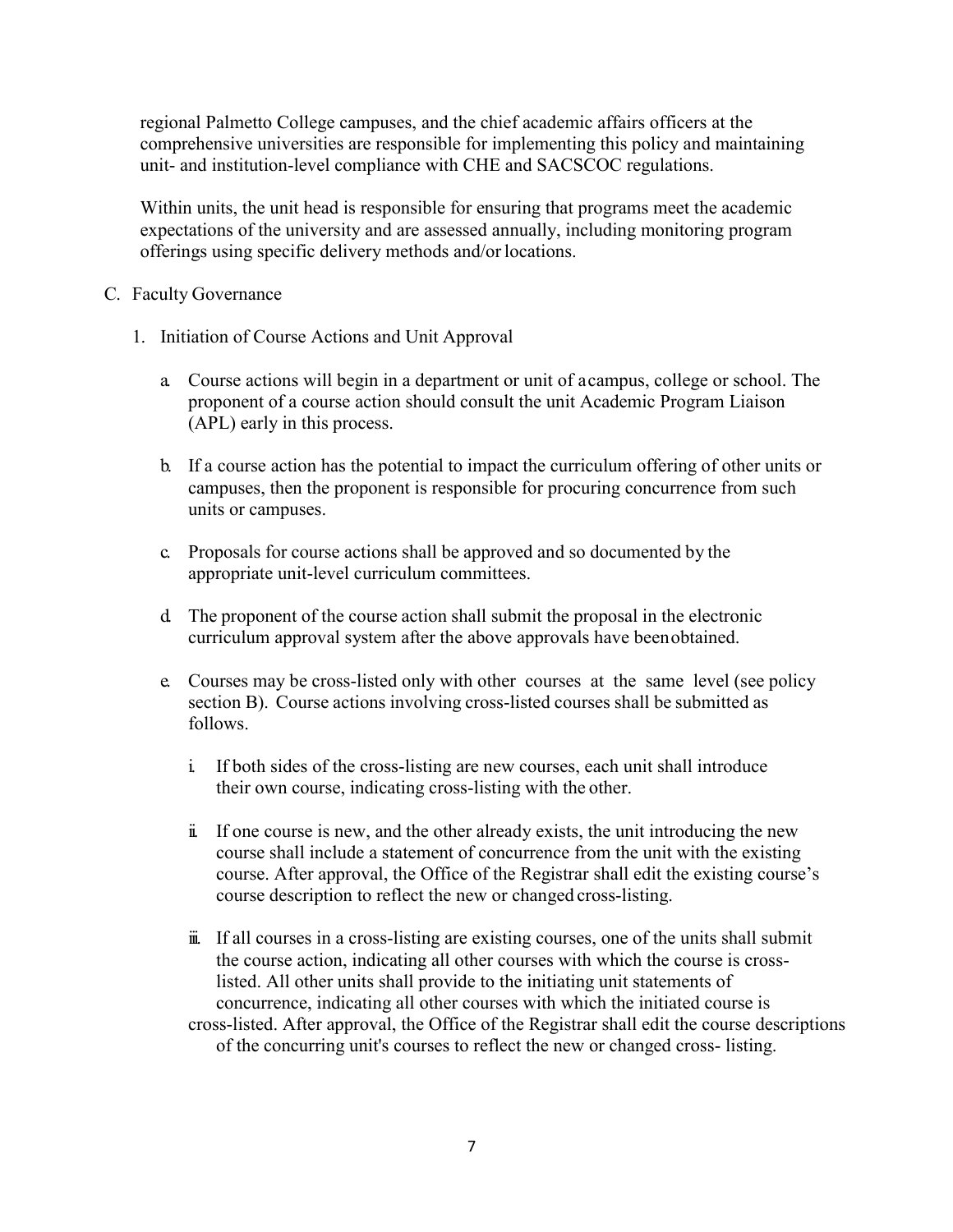- 2. Procedures for the Columbia Campus
	- a. Instructions for proposal development for new courses and course revisions to be submitted to the Curriculum and Courses Committee of the Faculty Senate can be found at [URL]. Instructions related to courses reviewed by Graduate Council canbe found at [https://www.sc.edu/study/colleges\\_schools/graduate\\_school/for](https://www.sc.edu/study/colleges_schools/graduate_school/for-faculty_staff/course_curriculum_changes/index.php)[faculty\\_staff/course\\_curriculum\\_changes/index.php.](https://www.sc.edu/study/colleges_schools/graduate_school/for-faculty_staff/course_curriculum_changes/index.php)
	- a. If course actions impact the curriculum offerings at the regional Palmetto College campuses, Palmetto College Office and the Office of System Affairs will be notified.
	- b. Submitted proposals for course actions shall be approved by the unit head (chair, director, dean, or other defined unit head).
	- c. Proposals for course actions shall then be approved by the college/school representative
	- d. The college/school representative shall submit proposals for course actions to campus review and approval procedures. Such procedures are described below. If course actions impact the curriculum of P-12 educator preparation programs, the Dean of the College of Education must approve the action.
	- d. The Office of the Provost completes a preliminary review of all course proposalsto evaluate any administrative or budgetary implications of the proposal.
	- e. If course actions involve the inclusion or addition of pedagogy such that 50% of more of the course may be delivered by distributed learning methods, then the proposal shall be submitted to the Faculty Senate Committee on Instructional Development for review and approval.
	- f. Course actions for undergraduate courses (courses numbered 499 and below) shall be submitted to the Curriculum and Courses Committee of the Faculty Senate for review and approval. Upon approval by the Committee on Curriculum and Courses, this committee shall submit the proposal to the Faculty Senate for campus faculty approval.
	- g. Course actions for advanced undergraduate/graduate courses (courses numbered 500-699) shall be submitted to the Committee on Curriculum and Courses of the Faculty Senate for review and approval. A representative of the Graduate Council will participate in the review and shall report the outcome to the Graduate Council. Upon approval, this committee shall submit the proposal to the Faculty Senate for campus faculty approval.
	- h. Course actions for graduate courses (courses numbered 700 and above) shall be submitted to the appropriate curriculum committee of the Graduate Council for review and approval. Upon approval, this committee shall submit the proposal to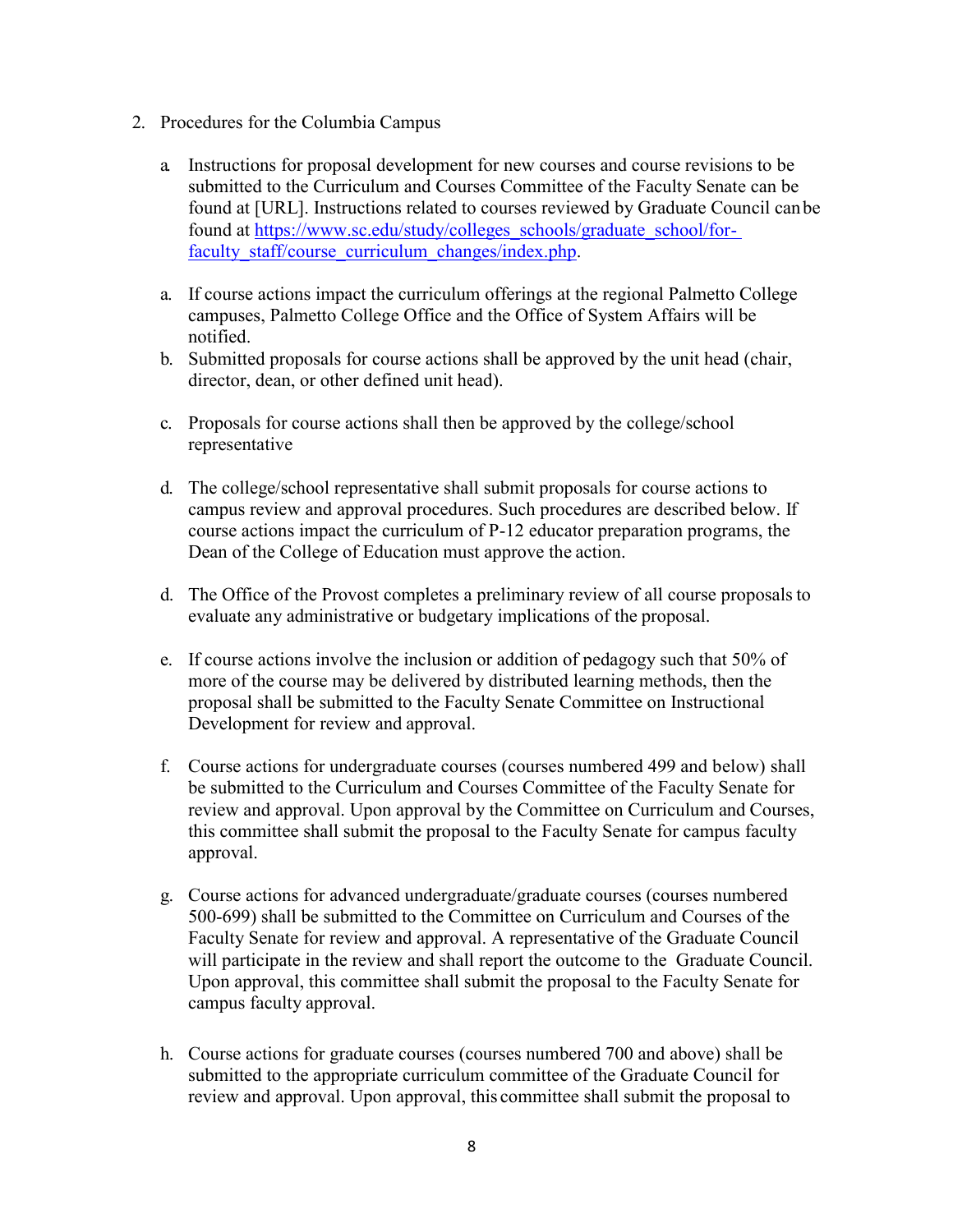the Graduate Council for campus faculty approval.

- i. Course actions for courses offered exclusively as part of professional degree (i.e., J.D., M.D., or Pharm.D.) shall be approved by the faculty of the professional college/school.
- j. Once the appropriate faculty governance structure has given its approval, the campus faculty governance body shall submit the approved course addition, deletion or revision to the University Office of the Registrar for bulletin entry. Units are responsible for verifying the accuracy of the approved action. The Office of the Registrar is responsible to submit any actions on Carolina Core courses are to the Office of the Provost for updating published Carolina Core requirements.
- 3. Procedures for Comprehensive Universities

Each comprehensive university shall develop individual campus-based procedures to implement this policy, consistent with the following guidelines.

- a. Course actions shall be initiated in accordance with procedure sectionC.1.
- b. Course actions for undergraduate and graduate courses must then be reviewed and approved by the appropriate faculty governance body*.*
- c. If course actions impact the curriculum offerings at the regional Palmetto College campuses, the comprehensive university Office of the Registrar must notify the Palmetto College Office.
- d. Once the appropriate faculty governance structure has given their approval, the campus shall submit the approved course action to the University Office of the Registrar for bulletin entry. Units are responsible for verifying the accuracy of the approved action.
- 4. Procedures for Regional Palmetto College Campuses
	- a. New or revised Palmetto College Campus (PCAM) courses must first be approved by the appropriate campus faculty.
	- b. Course actions must then be reviewed and approved by the regional Palmetto College Campuses Faculty Senate (PCCFS).
	- c. If course actions impact the curriculum offerings at Columbia campus or comprehensive universities, the Office of the Provost and Office of System Affairs will be notified.
	- d. Once the PCFS has given its approval, the PCFS designee shall submit the approved course action to the University Office of the Registrar in Columbia for bulletin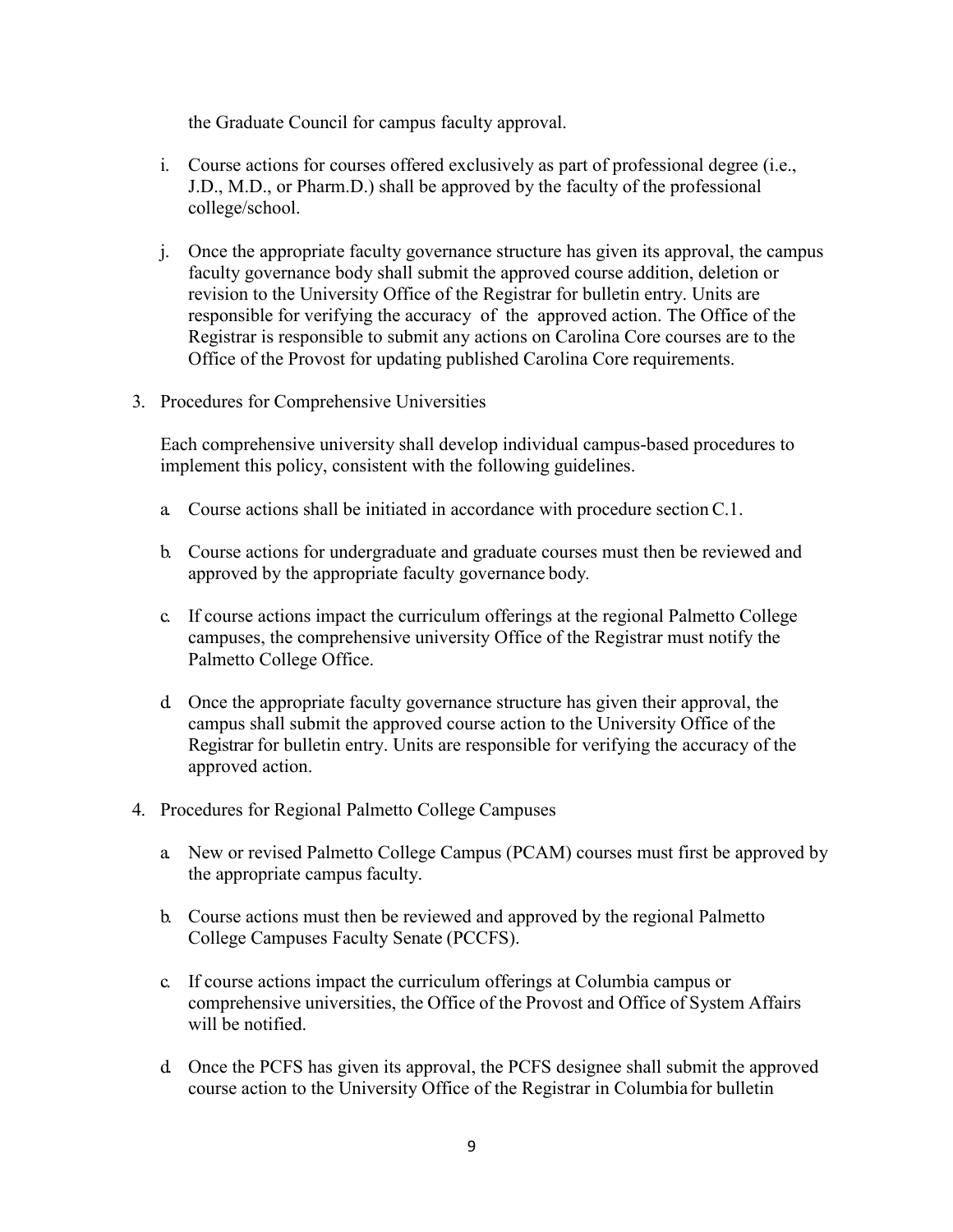entry. Units are responsible for verifying the accuracy of the approved action.

5. University Bulletin

[ACAF 2.00 Creation and Revision of Academic Programs](http://www.sc.edu/policies/ppm/acaf200.pdf) describes the bulletin publication schedule. Once fully approved, a new course can be added to the bulletin. The effective date for a course change is the publication of the next bulletin.

D. Course Scheduling Guidelines

As outlined below, additional levels of approval, monitoring and/or assessment are required for certain types of courses asthey are scheduled. All courses are scheduled within academic terms - Fall, Spring, and Summer - which make up an Academic Year. Terms are defined by standard beginning and end dates found in the calendar section on the Office of the Registrar's web page. Parts of term are subsets of terms. Each part of term has its own begin and end dates which are embedded within the full term. At Columbia campus, Fall and Spring Terms have three standard parts of term: 30 (Full Part of Term), 3A (First 8 Week Part of Term), 3B (Second 8 Week Part of Term).

E. Contract Courses

Contract courses are courses offered to a group or cohort of students where a third party is paying the tuition. This includes all courses where grants are paying student tuition and fees. Agreements for contract courses may be between the university and an outside agency or a university academic unit and a university funded project.

- 1. Types of Contract Courses
	- a. Regular RateCourses

Regular rate courses are courses offered at the normal Board- approved contract tuition rate to a cohort of students.

b. Reduced Rate Courses

Reduced rate courses are courses offered at a tuition rate less than the regular Board approved rate including the Board approved certified teacher rate. No more than 6 hours of reduced rate courses (except for those courses identified as dual enrollment in the contract flag field) can apply to a graduate student's program of study.

c. Dual Enrollment Courses

Dual enrollment courses are University of South Carolina courses that are offered to eligible high school students via a contractual arrangement between the university and their school or school districts. Students enrolled in these courses earn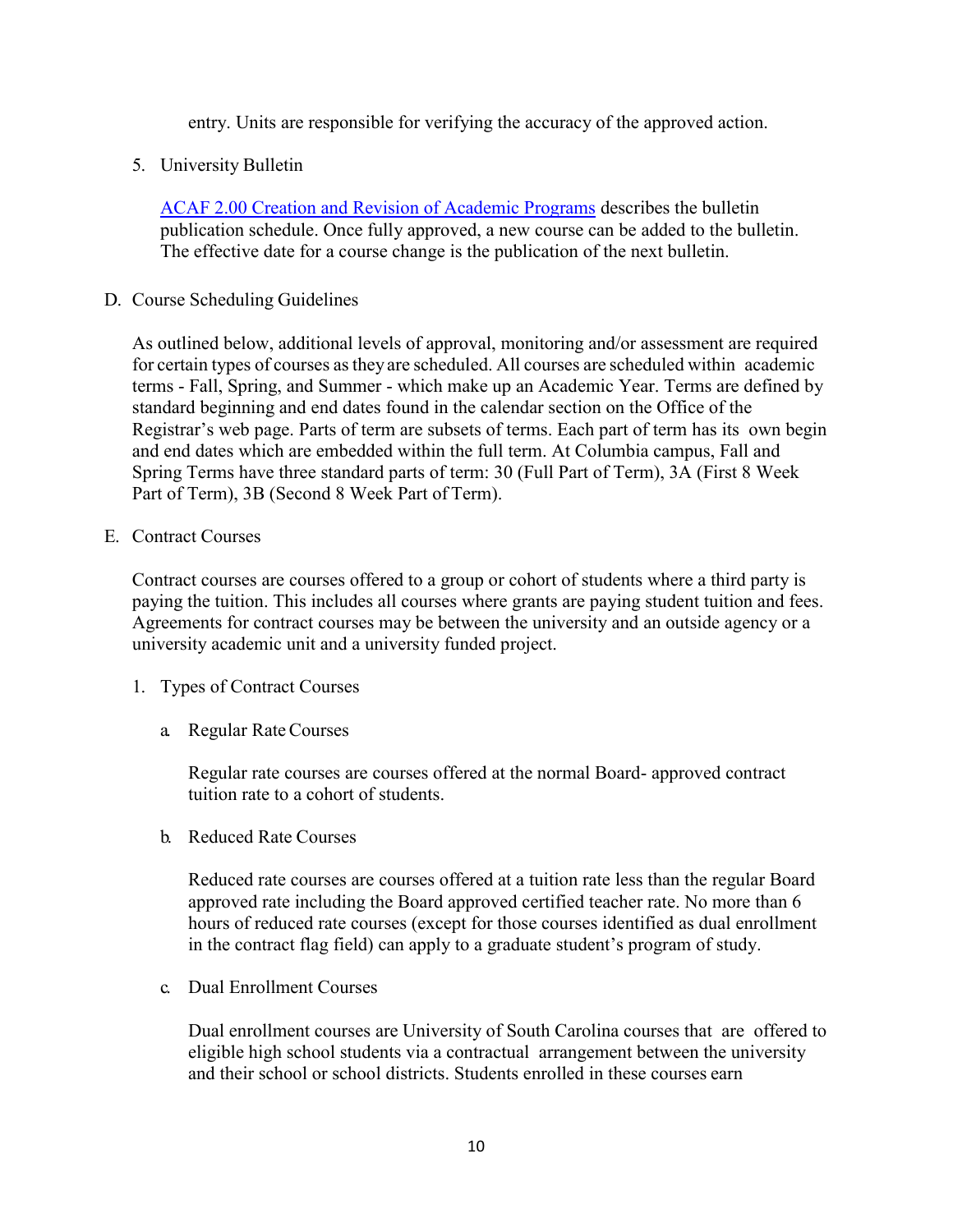simultaneous credit towards graduation from high school and academic credit toward either an associate or baccalaureate degree program.

See policy [ACAF 2.04 Dual Enrollment Courses.](http://www.sc.edu/policies/ppm/acaf204.pdf)

2. Office of Educational Outreach (OEO)

The Office of Educational Outreach (OEO) in the College of Education is responsible for all regular and reduced rate contract courses in all disciplines of colleges/schools on the Columbia and regional Palmetto College campuses. Contract courses offered by these campuses must be reviewed and approved by OEO to ensure that they meet all university and state requirements. The Office of the Provost will evaluate all contract course and program agreements against the purpose of the institution every five years or when subject to renewal. The evaluation will consider the following factors: consistency with university mission, agreement activity, appropriateness of administration, adequacy of risk and safety management, academic soundness, and viability in terms of facilities and resources. Detailed instructions regarding the development of a new contract course or the scheduling of a course in support of an existing degree program contract can be found at [https://sc.edu/study/colleges\\_schools/education/partnerships\\_outreach/edoutreach/index.p](https://sc.edu/study/colleges_schools/education/partnerships_outreach/edoutreach/index.php) [hp.](https://sc.edu/study/colleges_schools/education/partnerships_outreach/edoutreach/index.php)

F. Special Topics Courses

Special Topics course numbers are established by the procedures in Section C, above. Special Topics courses are courses that have variable content and title and may be taken multiple times.

The offering unit must notify the Office of the Registrar each time the course is offered (including the first time). The course title and description information must be filed with the Office of the Registrar for cataloging prior to course data entry for the Master Schedule each semester.

The course title that appears on the student's transcript each time the course is taken will vary according to the approved course content for that semester.

G. Independent Study Courses

Independent Study courses are initially established by the procedures in procedure section c above. Independent study courses allow students to pursue an area of academic interest not adequately covered by the regular course structure. Campus/college/school policies generally govern independent study practices, such as the limits placed on the amount of independent study credit that may count toward a degree. Both undergraduate and graduate students must complete independent study contracts to register for the courses. Contracts will include learning outcomes and a clear explanation of how the grade will be determined.

H. Internships and Experiential Learning Courses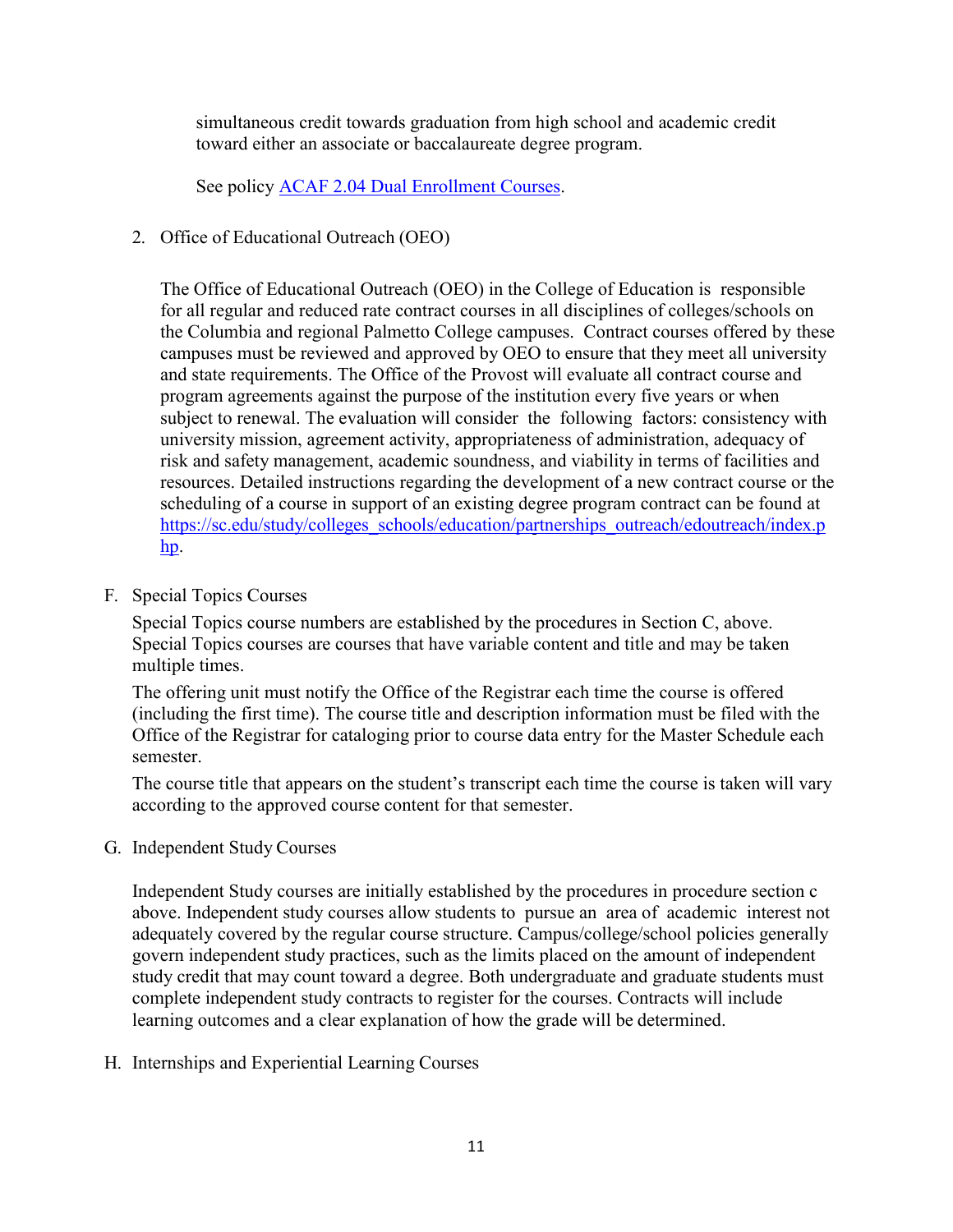Internships and experiential learning courses are initially established by the procedures in procedure section c, above. Internships and experiential learning courses are courses in which students meet program-specific learning outcomes in an applied environment. They are offered for a range of credits and include a formal mechanism for evaluating the assessment of student learning.

I. Professional Development Courses

Professional development courses are initially established by the procedures in procedure section C, above. Professional development courses are primarily courses intended to address a specific professional development need, and that are not regular program offerings. Typically offered in the College of Education, they will under limited conditions count as graduate credit toward the fulfillment of graduate degrees.

J. Additional Procedures for Columbia Campus and regional Palmetto CollegeCampuses

The instructor of record is the individual designated by the academic unit as responsible for the course. The instructor of record is the primary instructor on the class section record. (See [ACAF 1.19 Instructor of Record\)](http://www.sc.edu/policies/ppm/acaf119.pdf).

Instructors teaching courses must be approved by the academic dean and academic unit hosting the course. For regional Palmetto College campus instructors, the approving unit is Columbia campus or the comprehensive university department or college/school.

Instructors must have the required credentials and meet the SACSCOC criteria for teaching at the appropriate level as described in [ACAF 1.20 Credential Verification for Instructor](http://www.sc.edu/policies/ppm/acaf120.pdf) [Record.](http://www.sc.edu/policies/ppm/acaf120.pdf) If multiple instructors are used, each instructor must meet the above criteria. Once an instructor is approved and added to the appropriate faculty roster, the instructor will remain on the roster for that specific course only, until removed.

# **RELATED POLICIES**

[ACAF 2.00 Creation and Revision of Academic Programs](http://www.sc.edu/policies/ppm/acaf200.pdf) [ACAF 2.04 Dual Enrollment Courses](http://www.sc.edu/policies/ppm/acaf204.pdf) [BTRU 1.04 Authority to Sign Contracts](http://www.sc.edu/policies/ppm/btru104.pdf) [STAF 6.02 Support Services and Accommodations for Students with Diagnosed Disabilities](http://www.sc.edu/policies/ppm/staf602.pdf)

## **HISTORY OF REVISIONS**

| <b>DATE OF REVISION</b> | <b>REASON FOR REVISION</b>                    |
|-------------------------|-----------------------------------------------|
|                         |                                               |
| August 14, 2009         | New policy approval                           |
| September 2, 2011       | Policy updated to specify the requirement for |
|                         | periodic review of contractual agreements and |
|                         | to describe factors to be considered in their |